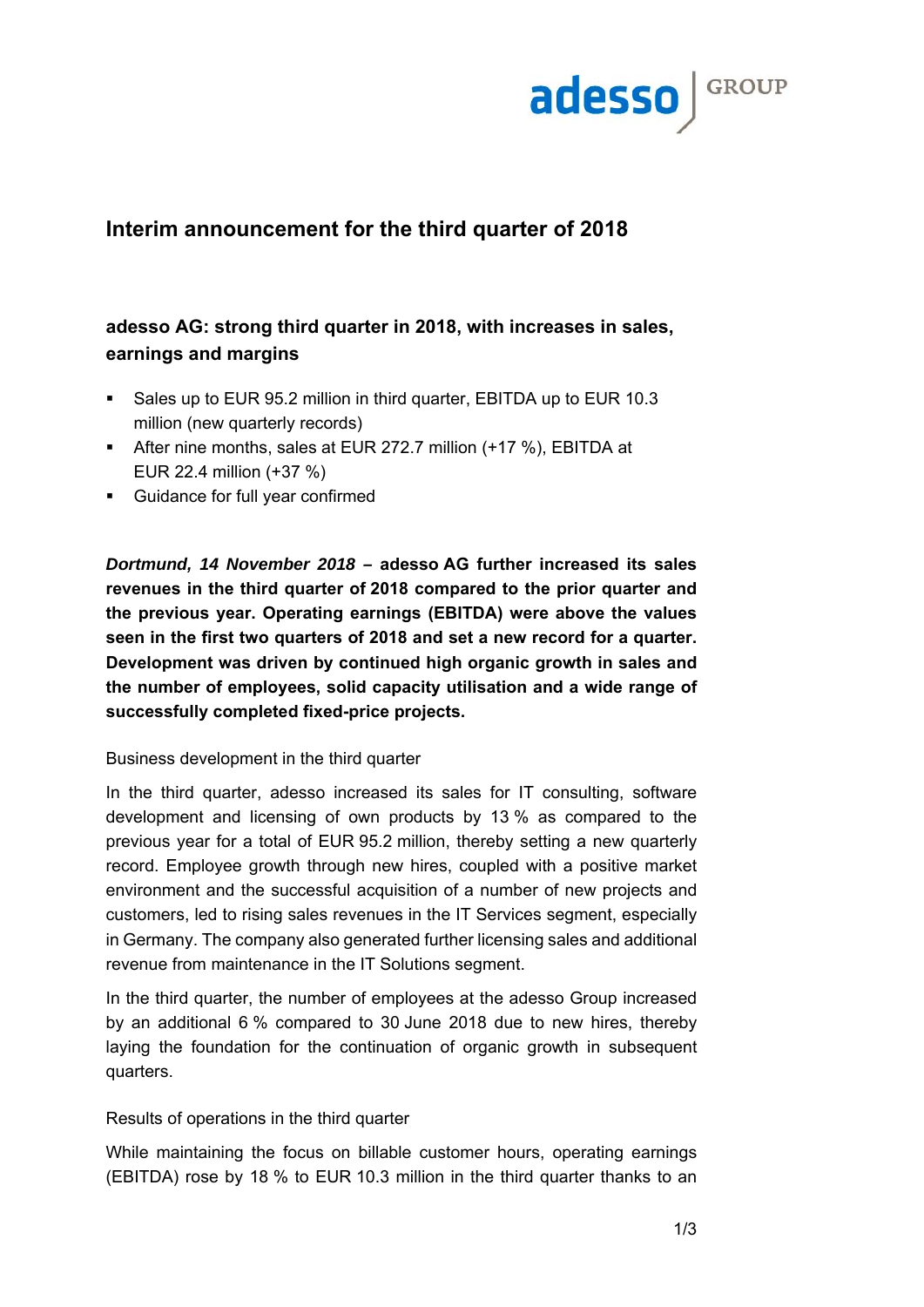

increase in the number of employees, continued good capacity utilisation and the equivalent highest number of working days (65) as in the previous year (Q2/2018: EUR 4.9 million and Q3/2017: EUR 8.8 million). The EBITDA margin stood at 10.8 % (previous year: 10.5 %).

In the third quarter, pre-tax profit stood at EUR 8.0 million (+21 %), with consolidated earnings of EUR 5.2 million (+7 % due to a lower tax rate in the previous year) and earnings per share of EUR 0.85 (previous year: EUR 0.79).

#### Nine-month overview

Sales in the first nine months of 2018 increased by 17 % year on year to EUR 272.7 million, and did so almost entirely organically. Growth was generated in nearly all regions and business areas. The adesso Group's portfolio is geared towards seizing the opportunities presented by the digitalisation, mobilisation and modernisation of IT systems and generating high growth rates.

The adesso insurance solutions business area once again grew disproportionately, driven by the increased number of implementation projects related to in|sure products and rising maintenance revenue. With a 25 % increase in sales, adesso AG's core business in Germany posted particularly strong performance. adesso mobile and the business involving the operation of solutions for adesso customers also saw disproportionately high growth.

Since early 2018, adesso has been pursuing the strategy of increasingly entering markets outside the DACH region (Germany, Austria and Switzerland), including service business, and setting up locations for the SmartShore project business. As a result of these efforts, sales at the adesso subsidiary in Turkey have more than doubled (net of currency effects). The expansion of the workforce is making good progress in Bulgaria and Spain. The cumulative earnings contribution made by these three national subsidiaries was already positive in the first nine months of 2018.

Due to high demand from orders received, the involvement of external parties in projects increased once again. Both personnel costs and gross profits increased by 16 % to EUR 172.7 million. Other operating expenses rose by just 10 % to EUR 44.4 million, resulting in a margin increase. Operating earnings (EBITDA) for the first nine months came in at EUR 22.4 million (previous year: EUR 16.4 million), equating to a 37 % rise. At EUR 6.4 million, depreciation and amortisation increased by just 6 % due to the decrease in the